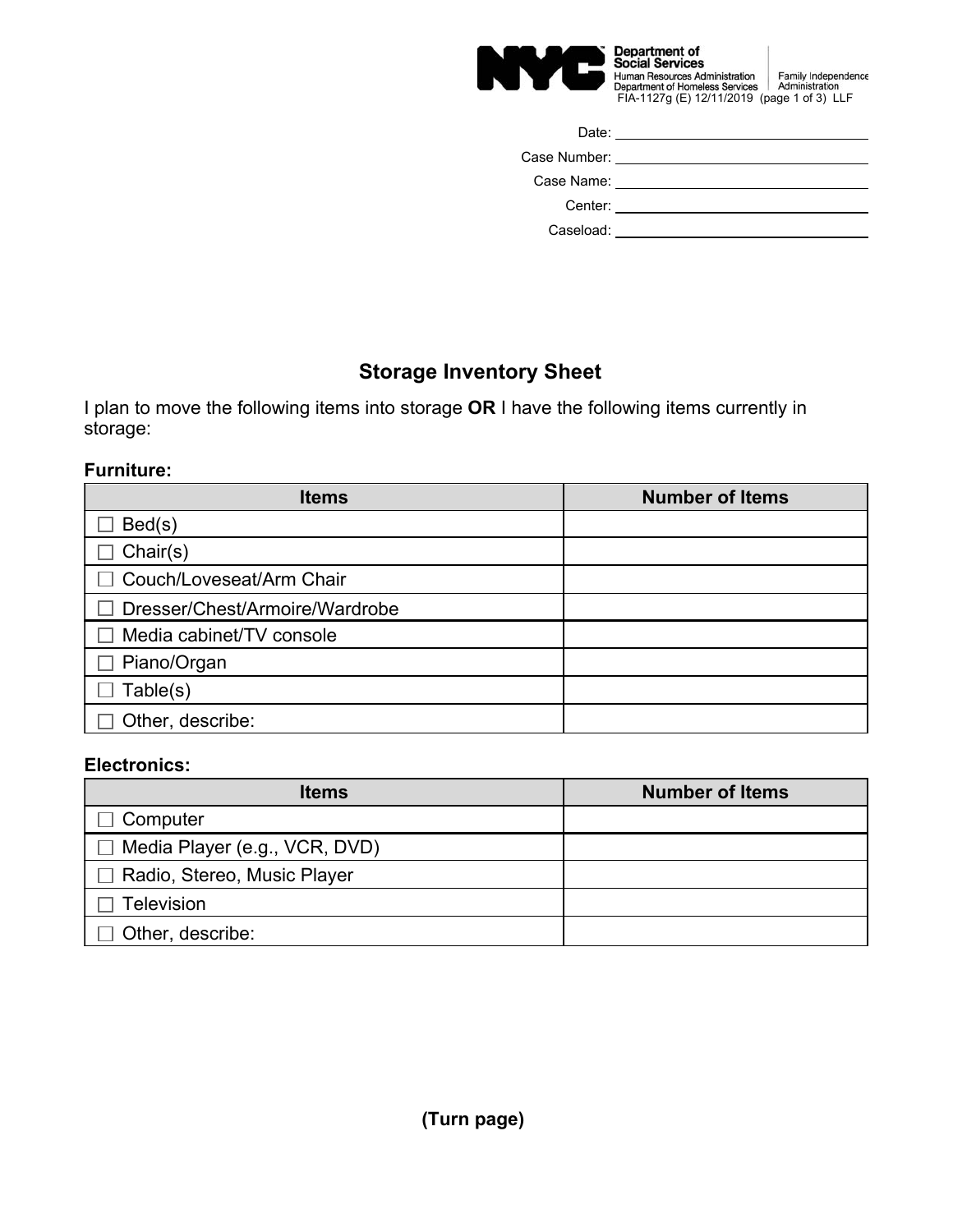I plan to move the following items into storage **OR** I have the following items currently in storage:

### **Appliances:**

| <b>Items</b>     | <b>Number of Items</b> |
|------------------|------------------------|
| <b>Dryer</b>     |                        |
| Freezer          |                        |
| Microwave        |                        |
| Refrigerator     |                        |
| Stove/oven/range |                        |
| Washer           |                        |
| Other, describe: |                        |

### **Kitchenware:**

| <b>Items</b>                       | <b>Number of Items</b> |
|------------------------------------|------------------------|
| Cookware and Bakeware              |                        |
| Dinnerware (sets of plates, bowls) | Number of sets:        |
| Food container                     | Number of boxes:       |
| Glassware (glasses, cups)          |                        |
| <b>Utensils</b>                    | Number of sets:        |
| Other, describe:                   |                        |

#### **Linens:**

| <b>Items</b>               | <b>Number of Items</b> |  |
|----------------------------|------------------------|--|
| <b>Blankets/comforters</b> |                        |  |
| Sheets/pillow cases        | Number of sets:        |  |
| Towels                     |                        |  |
| Other, describe:           |                        |  |

# **Clothing:**

| <b>Items</b>     | <b>Number of Items</b> |
|------------------|------------------------|
| <b>Clothes</b>   | Number of boxes:       |
| <b>Shoes</b>     | Number of boxes:       |
| Other, describe: | Number of boxes:       |